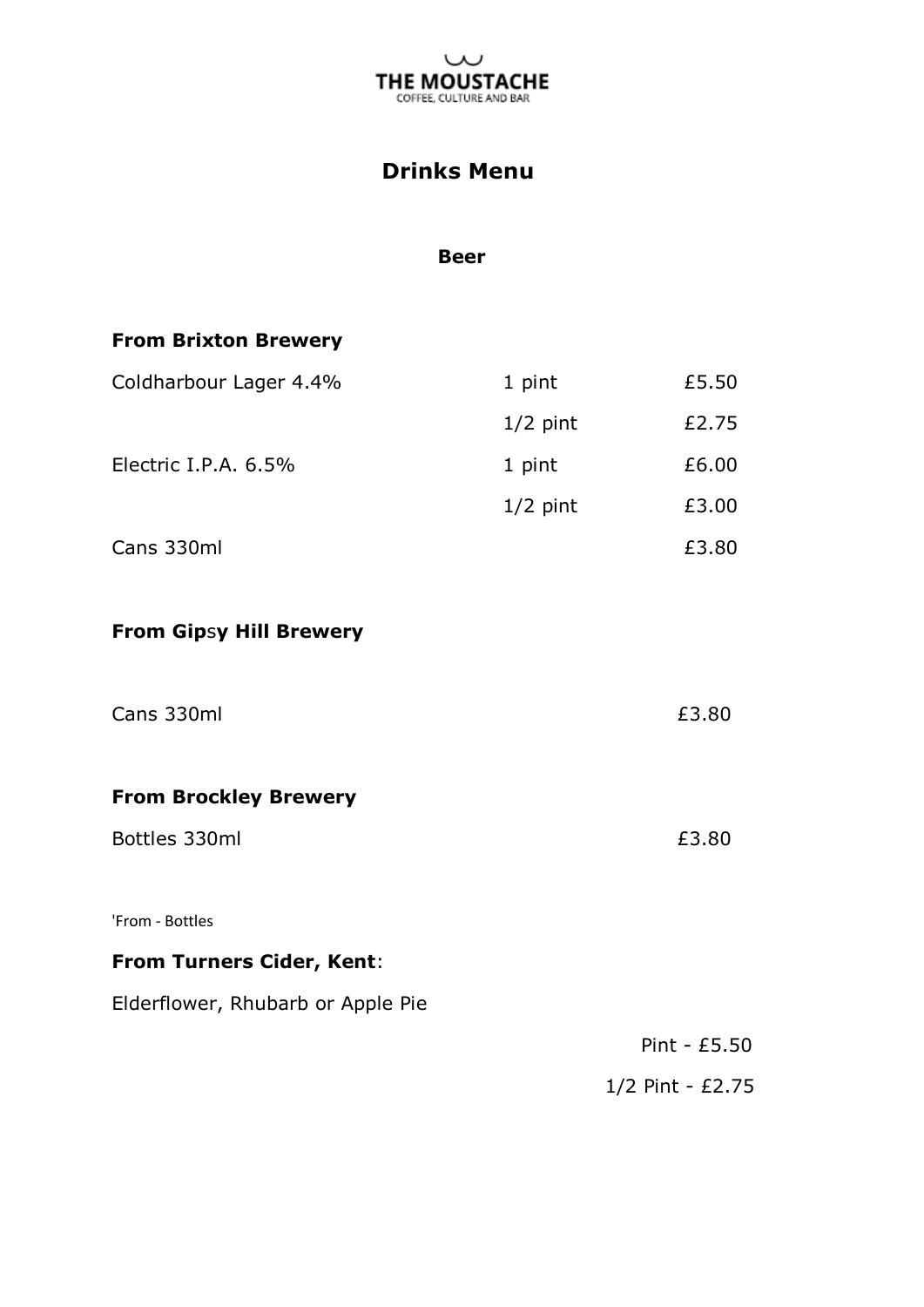

#### **Wines**

**House White** Cote Mas Blanc Maditerranee from the Paul Mas Domaines in the south of France

A blend of Grenache Blanc and Vermentino with a little Sauvignon and Chardonnay

**House Red** Cote Mas Rouge Intense from the Paul Mas Domaines in the south of France

A typical blend to the region - carignan, Grenache, Cinsault, a little Merlot and Syrah

> 125ml - £4.50 175ml - £5.50 Bottle - £19.00

**Please ask the member of staff about this week's Red**, **White and Ro**s**e Specials**

> 125ml - £5.00 175ml - £6.00 Bottle - £21.00

**Revilo, Prosecco spumante**

Bottle - £22.50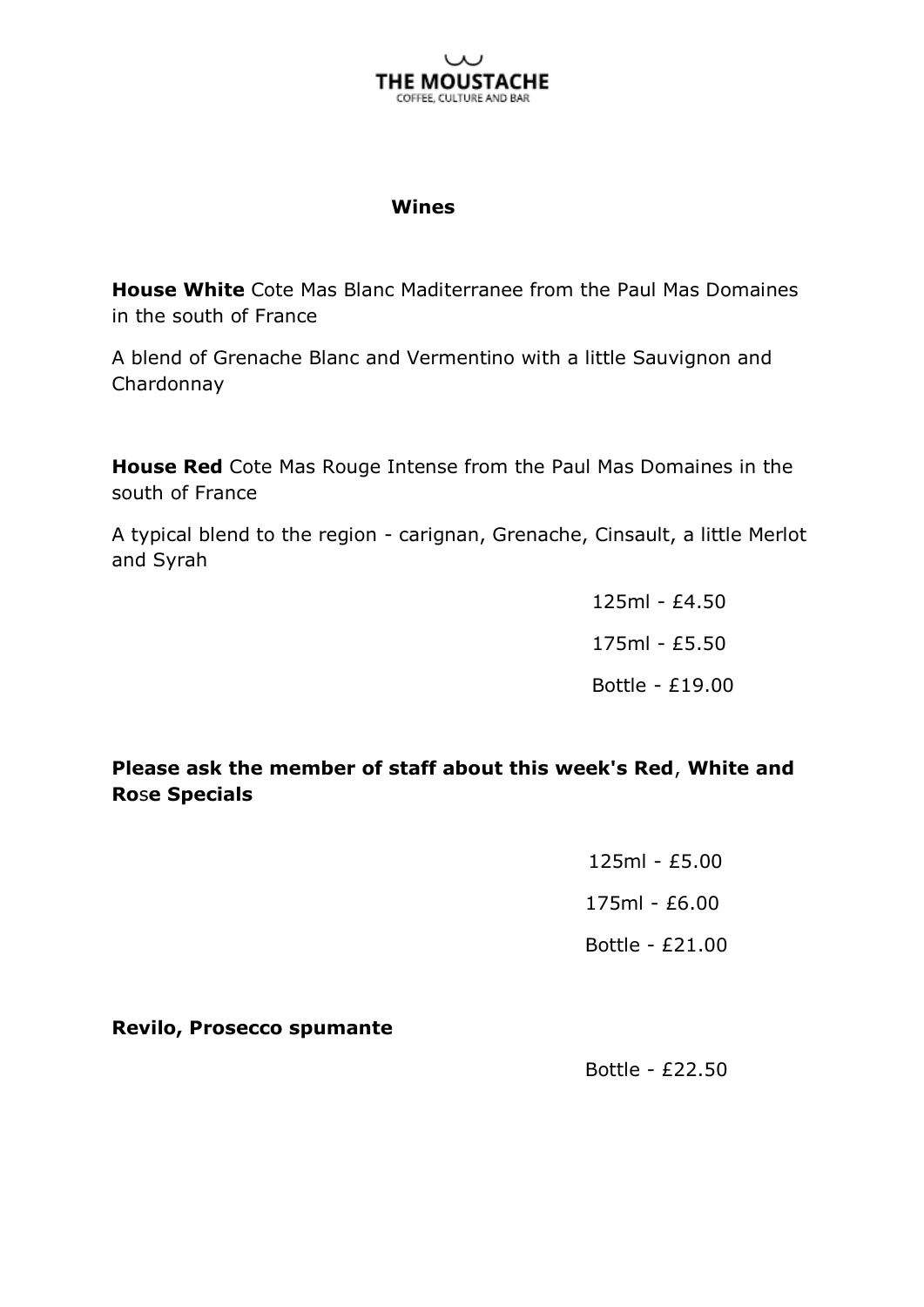

## **Gin & Tonic**

| Local artisan gin by East London Liquor | 25ml: £5.50 |
|-----------------------------------------|-------------|
|                                         | 50ml: £7.50 |
| Roku Gin, the Japanese craft gin        | 25ml: £6.50 |
|                                         | 50ml: £8.50 |

### **Whiskey**

| Jura, Single Malt Scotch                                 | 25ml: £5.00                |
|----------------------------------------------------------|----------------------------|
| aged 10 years, 40%                                       | 50ml: £7.50                |
| Aberfeldy, Highland Single Malt<br>aged 12 years, $40\%$ | 25ml: £5.00<br>50ml: £7.50 |
| Nikka from The Barrel, Japan                             | 25ml: £7.00                |
| Double Matured Blended, 51.4%                            | 50ml: £9.50                |